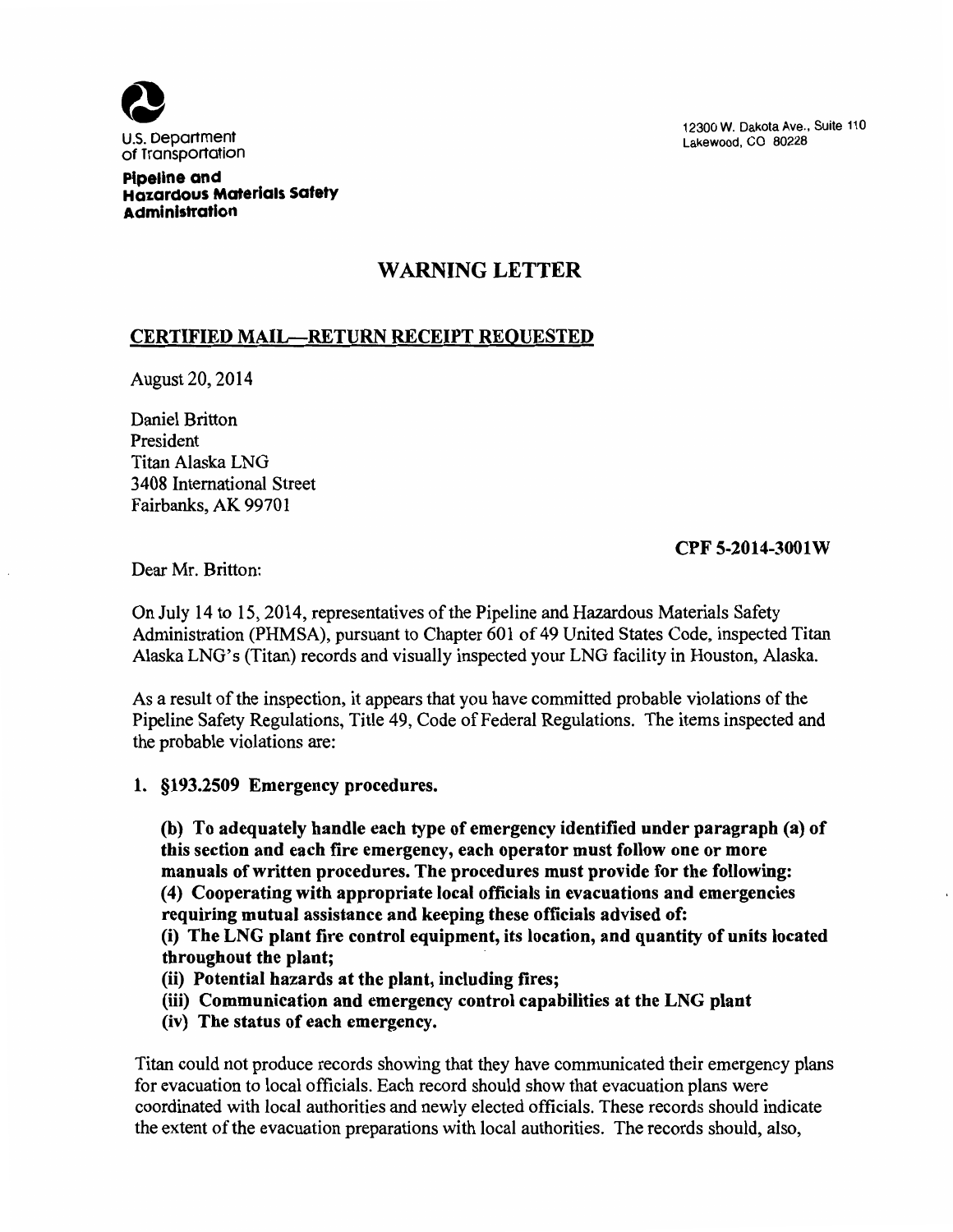indicated coordinating with appropriate local officials in evacuations and emergencies requiring mutual assistance. Titan was not able to produce any such records.

2. §193.2503 Operating procedures.

Each operator shall follow one or more manuals of written procedures to provide safety in normal operation and in responding to an abnormal operation that would affect safety. The procedures must include provisions for:

- (c) Recognizing abnormal operating conditions.
- (d) Purging and inserting components according to the requirements of §193.2517.
- (f) In the case of liquefaction, maintaining temperatures, pressures, pressure differentials and flow rates, as applicable, within their design limits for:
- (1) Boilers;
- (2) Turbines and other prime movers;
- (3) Pumps, compressors, and expanders;
- ( 4) Purification and regeneration equipment; and
- (5) Equipment within cold boxes.

Titan did not record their Abnormal Operating Conditions (AOC) events. Furthermore, they did not purge the transfer houses after each truck fill. Titan also failed to provide the design limits for all equipment used during liquefaction.

Titan admitted they had a few power failures in the past. Titan's manuals of written procedures consider a power failure to be an AOC. Titan could not produce documentation of how it responded, investigated, and corrected each event identified as an AOC; nor did they check variations from normal operations after abnormal operation had ended at sufficient critical locations.

Titan has a truck loading facility and LNG is transferred on a continuous basis, but Titan failed to produce documentation showing all transfer hoses were purged following each truck fill. Additionally, Titan's liquefaction process is conducted daily and your company did not have documentation showing the design limits for maintaining temperatures, pressures, pressure differentials, and flow rate of equipment—such as prime movers, pumps, compressors, cold boxes, etc.

# 3. §193.2619 Control systems.

(c) Control systems in service, but not normally in operation, such as relief valves and automatic shutdown devices, and control systems for internal shutoff valves for bottom penetration tanks must be inspected and tested once each calendar year, not exceeding 15 months, with the following exceptions:

(2) Control systems that are intended for fire protection must be inspected and tested at regular intervals not to exceed 6 months

Titan failed to show inspection records for the fire protection control system at the required 6 month interval. While Titan was able to show records for the previous annual inspection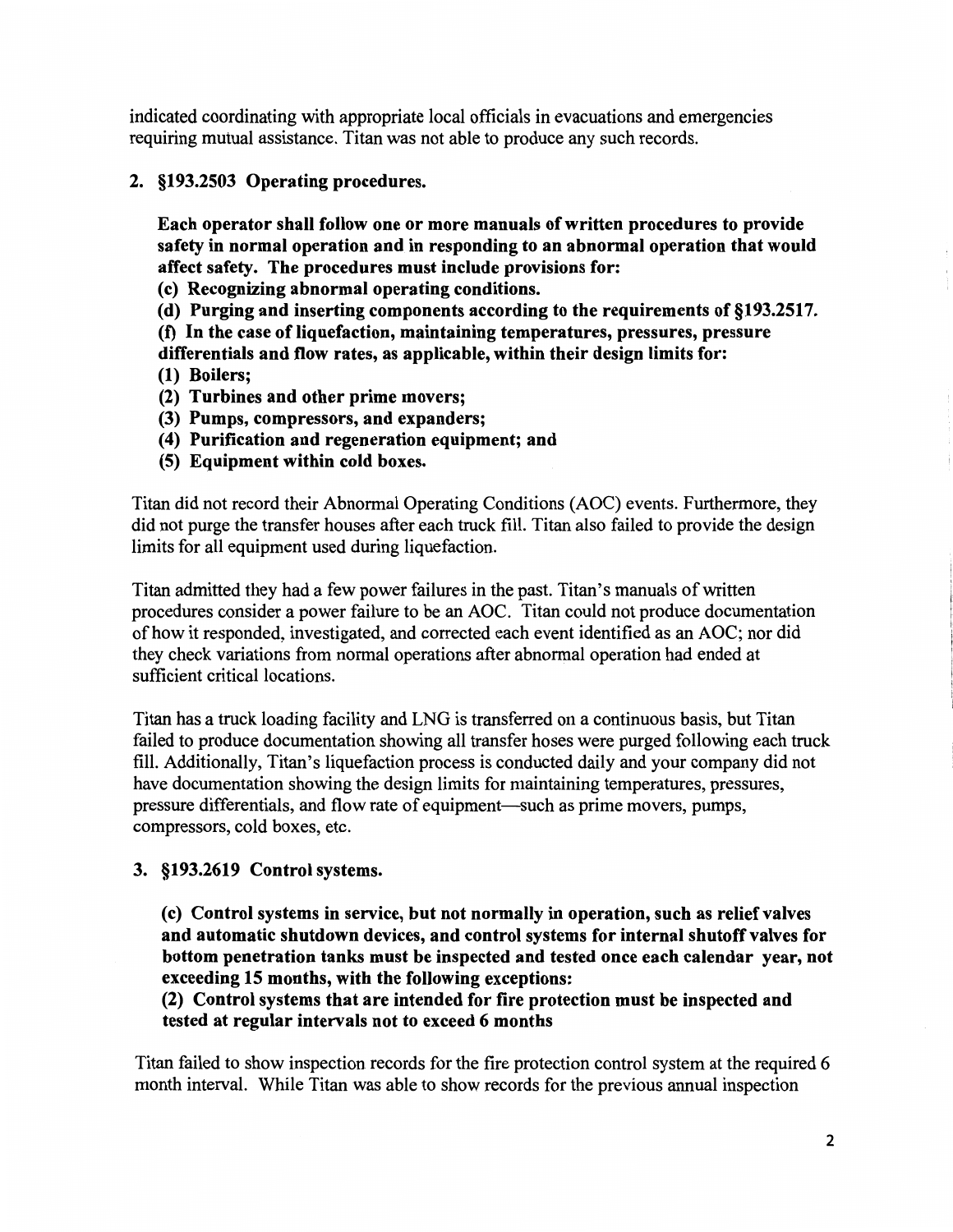conducted in September 2013, your company should have conducted an inspection in March 2014. There are no records to indicate that occurred.

The control systems that are intended for fire protection must be inspected and tested at regular intervals not exceeding 6 months. Titan did not inspect its fire protection system once every 6 months.

4. §193.2513 Transfer procedures.

(c) In addition to the requirements of paragraph (b) of this section, the procedures for cargo transfer must be located at the transfer area and include provisions for personnel to:

(1) Be in constant attendance during all cargo transfer operations;

(2) Prohibit the backing of tank trucks in the transfer area, except when a person is positioned at the rear of the truck giving instructions to the driver;

(3) Before transfer, verify that:

(i) Each tank car or tank truck complies with applicable regulations governing its use;

(ii) All transfer hoses have been visually inspected for damage and defects; (iii) Each tank truck is properly immobilized with chock wheels, and electrically grounded; and,

(iv) Each tank truck engine is shut off unless it is required for transfer operations; ( 4) Prevent a tank truck engine that is off during transfer operations from being restarted until the transfer lines have been disconnected and any released vapors have dissipated;

(5) Prevent loading LNG into a tank car or tank truck that is not in exclusive LNG service or that does not contain a positive pressure if it is in exclusive LNG service, until after the oxygen content in the tank is tested and if it exceeds 2 percent by volume, purged in accordance with a procedure that meets the requirements of AGA "Purging Principles and Practice";

(6) Verify that all transfer lines have been disconnected and equipment cleared before the tank car or tank truck is moved from the transfer position; and,

Titan did not have the cargo transfer procedures required by Part 193.2513 (c) at the transfer site. Part 193.5213(c) requires specific provisions of items during a cargo transfer which include LNG, Ethylene, Propane, etc. Titan has procedures for its personnel to follow; however, they were unable to provide a record that such procedures were completed at the transfer site. A checklist should be provided for each cargo transfer, and kept at the transfer site.

#### 5. §193.2717 Training, fire protection.

## (c) Plant fire drills must provide personnel hands-on experience in carrying out their duties under the fire emergency procedures required by§ 193.2509.

Titan did not conduct a drill for its personnel that provides hands-on experience in carrying out their duties under the fire emergency procedures. While Titan's procedural manuals